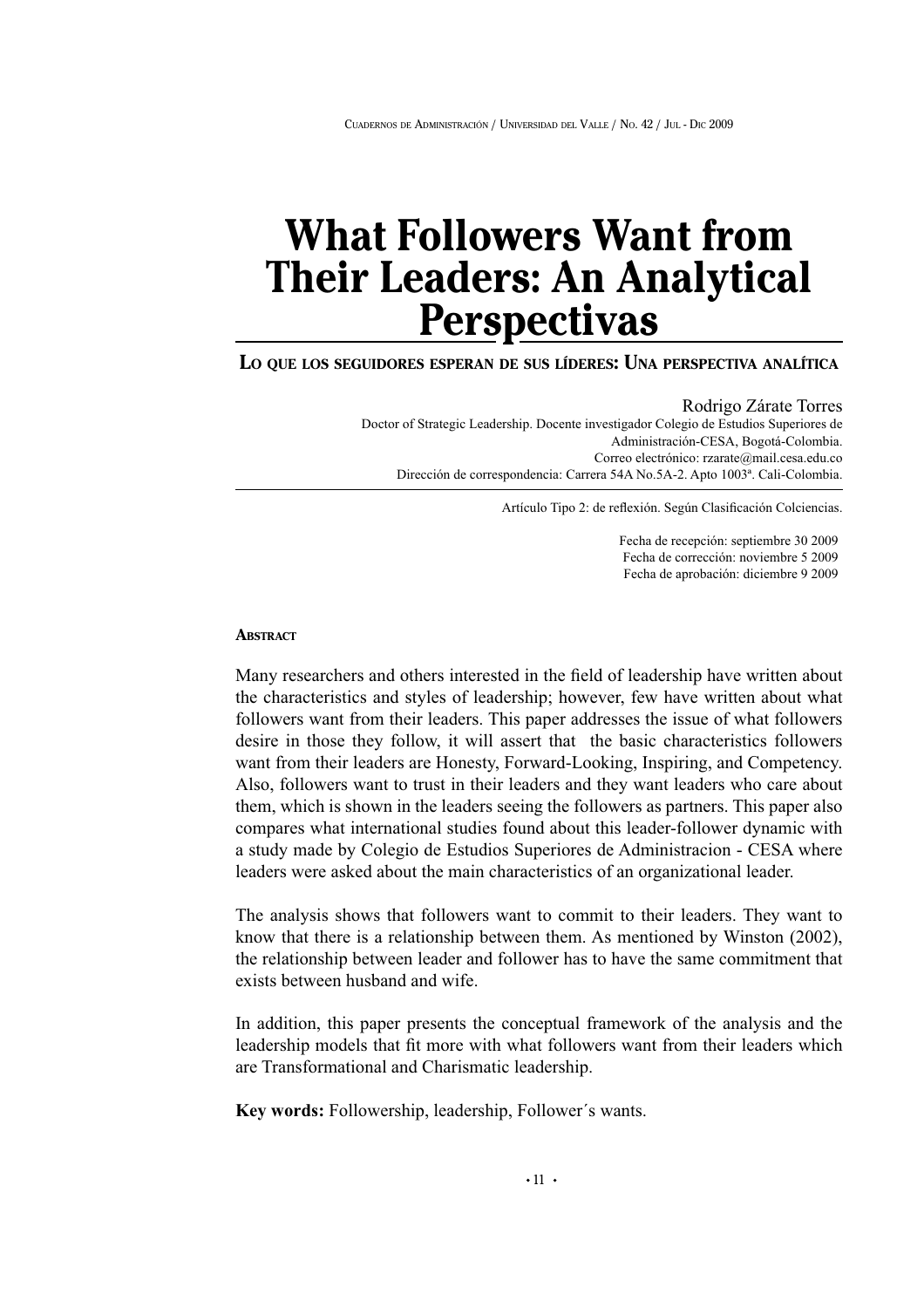# **Lo q u e los seg u idores esperan de su s líderes: U na perspectiva analítica**

# **W<sup>H</sup> AT FOLLOWERS WANT FROM T<sup>H</sup> EIR LEADERS: A<sup>N</sup> ANALY TICAL PERSPECTIVAS**

# **RESUM EN**

Muchos investigadores y otros interesados en el campo del liderazgo han escrito acerca de las características y estilos de liderazgo; no obstante, pocos han tratado sobre aquello que los seguidores quieren de sus líderes. El presente artículo aborda esta cuestión y afirma que las características básicas que losseguidores quieren de sus líderes son: Honestidad, visión progresista, inspiración y competencia. Además, los seguidores quieren confiar en sus líderes y que estos se preocupen de ellos, aspecto que se evidencia cuando los líderes ven a sus seguidores como socios. El documento también compara los resultados de estudios internacionales sobre la dinámica de líderes y seguidores con un estudio adelantado por el Colegio de Estudios Superiores de Administración – CESA, en el que los líderes fueron preguntados sobre las principales características de un líder organizacional.

El análisis muestra que los seguidores quieren comprometerse con sus líderes y quieren saber que existe una relación mutua. Como lo mencionó Winston (2002), en una relación entre líder y seguidor estos deben tener el mismo compromiso que existe entre marido y mujer.

Adicionalmente, se presenta el marco conceptual del análisis y los modelos de liderazgo que encajan mejor con aquello que los seguidores quieren de sus líderes, a saber, los modelos de Liderazgo Transformacional y Carismático.

**Palabras clave:** Seguidores, Liderazgo, Deseos de los seguidores.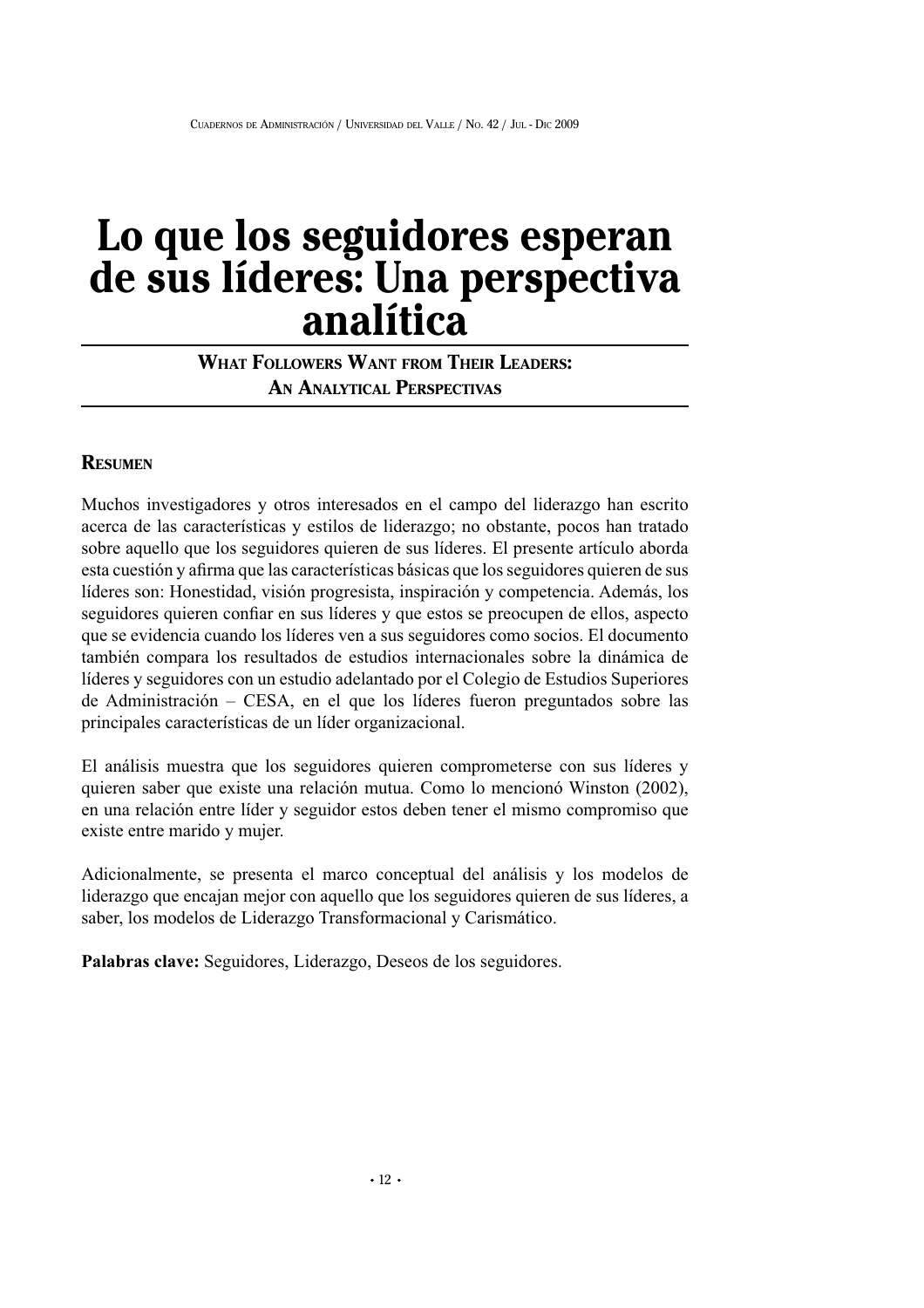# **INTRODUCTION**

Kouzes and Posner (1993) note that "Leadership is a reciprocal relationship between those who choose to lead and those who decide to follow" (p.35). According to Kouzes and Posner, becoming a follower is a decision. However, when people choose to follow, that decision is made with certain expectations. These expectations are based on what leaders are offering to the followers and how leaders can fulfill the needs and wants of the followers. Moreover, just as important as the needs of the followers are, so are their wants as essential in leadership.

Many authors have written about leadership, but few about followership. Many talk about what the needs of the followers are, but it is still difficult to find out what the followers want, what they are expecting from their leaders.

Abraham Zaleznik (1965) mentions that the leaders who know more about the motivations of their followers put themselves, their followers, and their organizationsin a competitive advantage. It can be added that not only motivation is crucial but also understanding the wants of the followers. Today it is imperative to know what motivates followers, and a great way to accomplish this is understanding what followers want from their leaders.

This document and the findings mentioned in it are based on Lord´s leadership categorization theory (Lord, Foti and De Vader, 1984; lord Foti and Phillips, 1982; Lord and Maher, 1990, 1991). This theory explains that the effectiveness of a leader is determined in great part by the perceptions of what others have about him or her. To determine what perceptions people have about the effective or admired leaders, Kouzes and Posner (1993, p.50) in 1987 presented a result of asking more than 1,500 managers what qualities they look for or admire in a leader they are willing to follow. Kouzes and Posner found (1993, p.52) that, "Honesty was selected more often than any other characteristic." In their study, they discovered that out of 20 characteristics of admired leaders four scored particularly highly: Honesty, Forward-Looking, Inspiration, and Competency.

According to Kelley (1992, p.194), followers "want leaders who view them as partners in shaping the enterprise". Followers do not want leaders who decide for them what they have to do; according to Kelley, exemplary followers want to be part of the shaping of the company.

One more characteristic that the followers want from their leaders is trust. According to *Conger*, *Kanungo*, and *Menon (2000), followers are willing to be influenced by a leader based on the trust they have in the leader. Followers must trust leaders in order to let leaders lead them.*

*Transformational and Charismatic leadership are the models that can fulfill the followers expectations expressed by the studies of Kouzes and Posner and CESA.*

# **CONCEPTUAL FRAM EWORK**

Little has been written about what followers want from their leaders. One of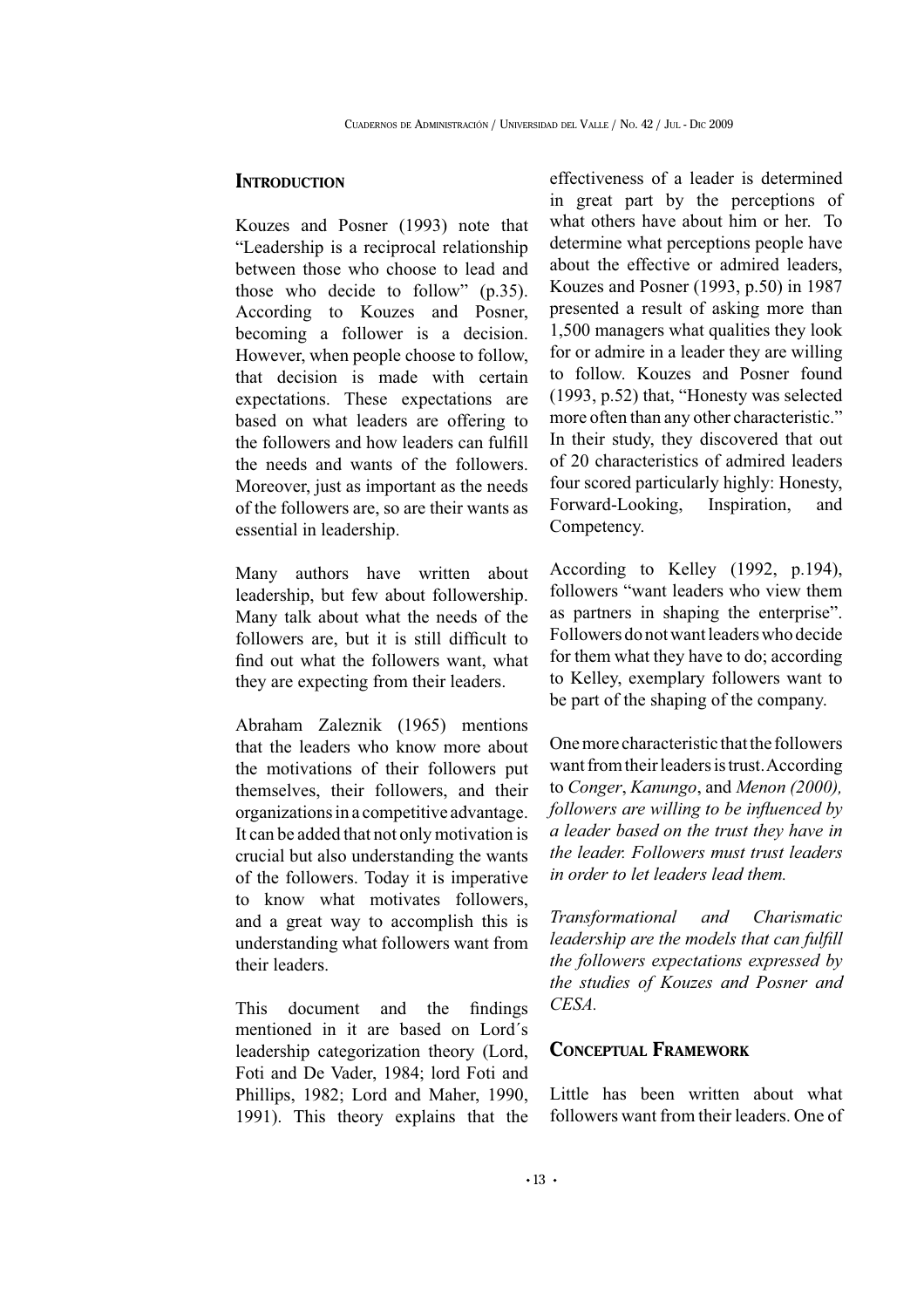the reasons why there is a lack of review on this topic is the negative connotations that are associated with followership (Bjugstad, Thach, Thompson and Morris, 2006). This connotation is false. Mushonga and Torrance (2008, p. 185) mention that "Howell and Costley (2001) define followership as being: An interactive role individuals play that complements the leadership role and is equivalent to it in importance for achieving group and organizational performance." Followership completes and complements leadership.

On the other hand, the studies of leadership have been conducted and focused in developed countries. Not much has been done in the developing world. Colombia is one of those countries where little to nothing has been written about leadership or followership. According to Matviuk (2005) citing Romero (2004, p.25), "researchers 'do not know very much about the unique aspects of Latin American leadership'". Also, Matviuk mentions that "research efforts have been focused on identifying dominant leadership styles and corresponding leadership traits". There are no profound studies on the leadership style of Colombians. Moreover, there are no studies about what Colombian followers want from their leaders. This document presents an introductory and reflexive analysis of what followers want form their leaders according to the study made by Kouzes and Posner interviewing more than 1,500 managers compared to what successful Colombian organizational leaders think are the main characteristics of a leader.

This analysis will provide understanding not only on what followers want from

their leaders, but will also go beyond to determining the leadership models used in Latin America. Consequently, anybody interested in this topic will have more information as to the expectations followers have about their leaders in Colombia.

Lord´s leadership categorization theory (Lord, Foti and De Vader, 1984; lord Foti and Phillips, 1982; Lord and Maher, 1990, 1991) that was derived from cognitive theories of categorization (Rosch, 1978) explains that the effectiveness of a leader is determined in great part by the perceptions of what others have about him or her. This means that the leader's´ success "depends on the ability of leaders to embody their followers´ expectations"(Haslam, 2004, p. 44). It follows then that those who can fulfill the expectations of the followers will be considered leaders. And, his or her effectiveness as a leader depends on how much he or she can fulfill those expectations. Hickman (1998, p. 345) proposes that "a leader earns influence [over his followers] by adjusting to the expectations of followers"

According to Berger, Wagner, & Zelditch (1985, p. 32) expectations are "self-other relational structures that organize behaviors among interactants". Matviuk (2005) explains this argument mentioning that "expectations involve people´s anticipations and predictions of other´s behaviors".

Matviuk (2005) citing Gudykunts & Kim (1997) summarize the research of Wagner, et al. stating that "behavioral expectations are a result of cultural factors such as social norms and communication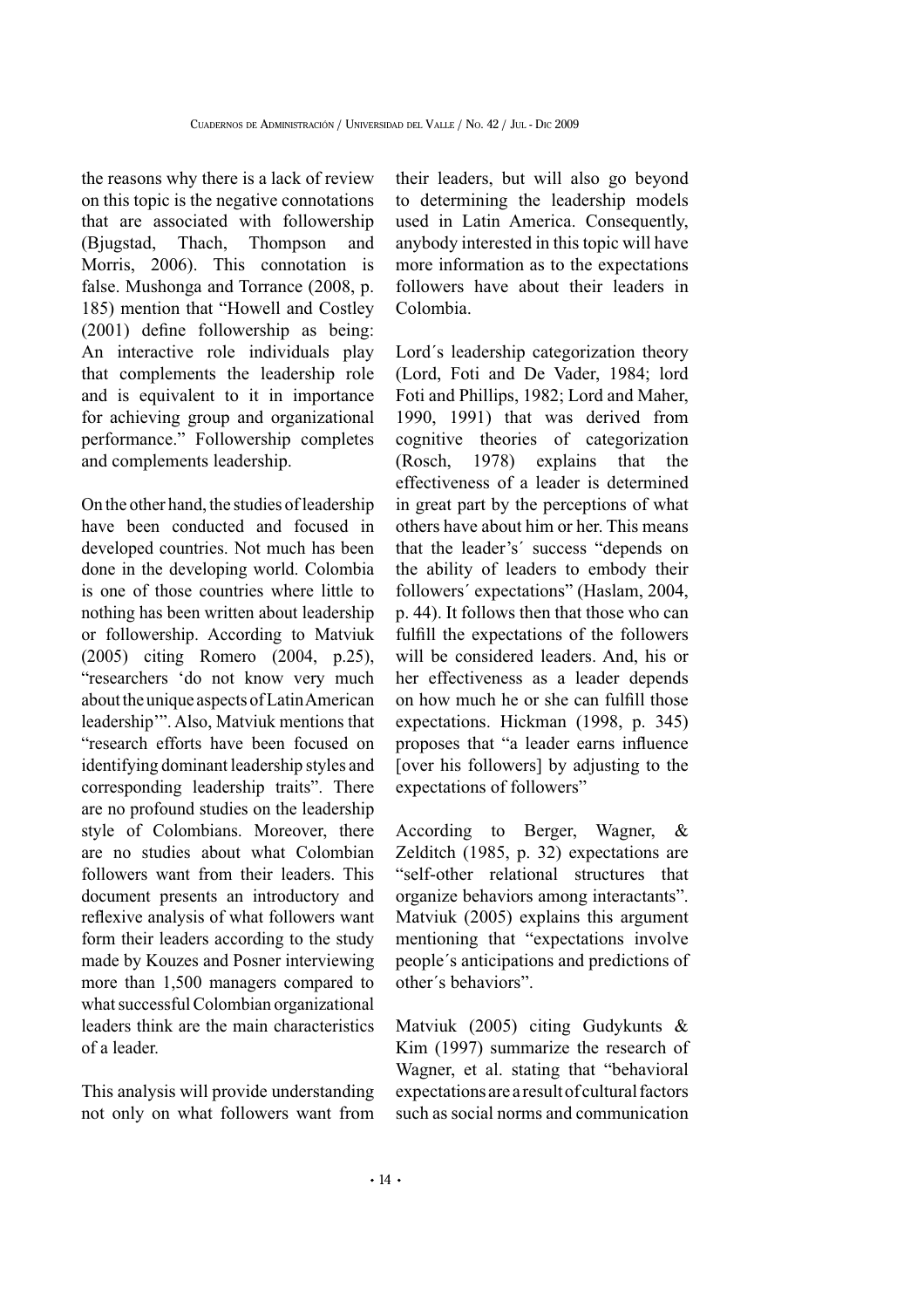rules that have been learned from an individual´s childhood, experiences with others, observations of individuals´ own behavior, the mass media, and in-group interactions".

# **The Kouzes and Posner and CESA studies**

Kouzes and Posner (1993, p. 48) started their study at the beginning of the 80´s asking more than 1,500 managers the following question: "What values or personal characteristics do you look for in your leaders?" The answer to this question resulted in 225 values, characteristics and attitudes that they considered essential in leadership.

After that first study, Kouzes and Posner and a group of researchers divided those 225 values they found into 15 categories. Later, Kouzes and Posner created an instrument of study that included the main 20 items they found in their analysis of the results of the previous studies. To validate this study, in a research that took 8 years, Kouzes and Posner applied the instrument they developed to more than 1,500 managers asking them to choose among the 20 characteristics mentioned in the instrument the main seven characteristics that they look for or admire in somebody they were willing to follow. The result was the discovery o the four main characteristics: Honesty, forward-looking, inspiring, and competence. These four exceeded the other characteristics mentioned in the instrument.

During the first semester of 2008, the Colegio de Estudios Superiores de Administración (CESA, p.2) developed a research called "Investigación sobre los líderes empresariales de Colombia" that translates as "Research on Colombian Business leaders". In the CESA study (p. 2) 252 presidents and managers of the biggest companies in Colombia were asked among other questions, to choose the main 5 characteristics of an organizational leader (p. 6); surprisingly the main four characteristics were that a leader must be ethical, must have strategic thinking, must have vision, and must be oriented to results. What this research project found is that the characteristics mentioned by this group of leaders in Colombia are very similar to what Kouzes an d Posner found in their study.

### **DISCUSSION**

Comparing the study of Kouzes and Posner with the study developed by CESA, the two of them established that the first characteristic of a leader is honesty. Kouzes and Posner (1993, p.52) mention that, "Employees must know where they stand as they only can with someone who is honest with them." According to the American Heritage Dictionary of the English Language (1992), "honesty implies truthfulness, fairness in dealing with others, and refusal to engage in fraud, deceit, or dissembling". Hackman and Johnson (2000) suggest that, "leaders are faced with a variety of moral and ethical dilemmas as they exercise influence over others."Followers do not want to follow a leader who is not honest with them or expresses honesty in every action he or she does. They just want an honest leader to follow. According to Ciulla, (1998, p. 80),"Honesty entails a set of specific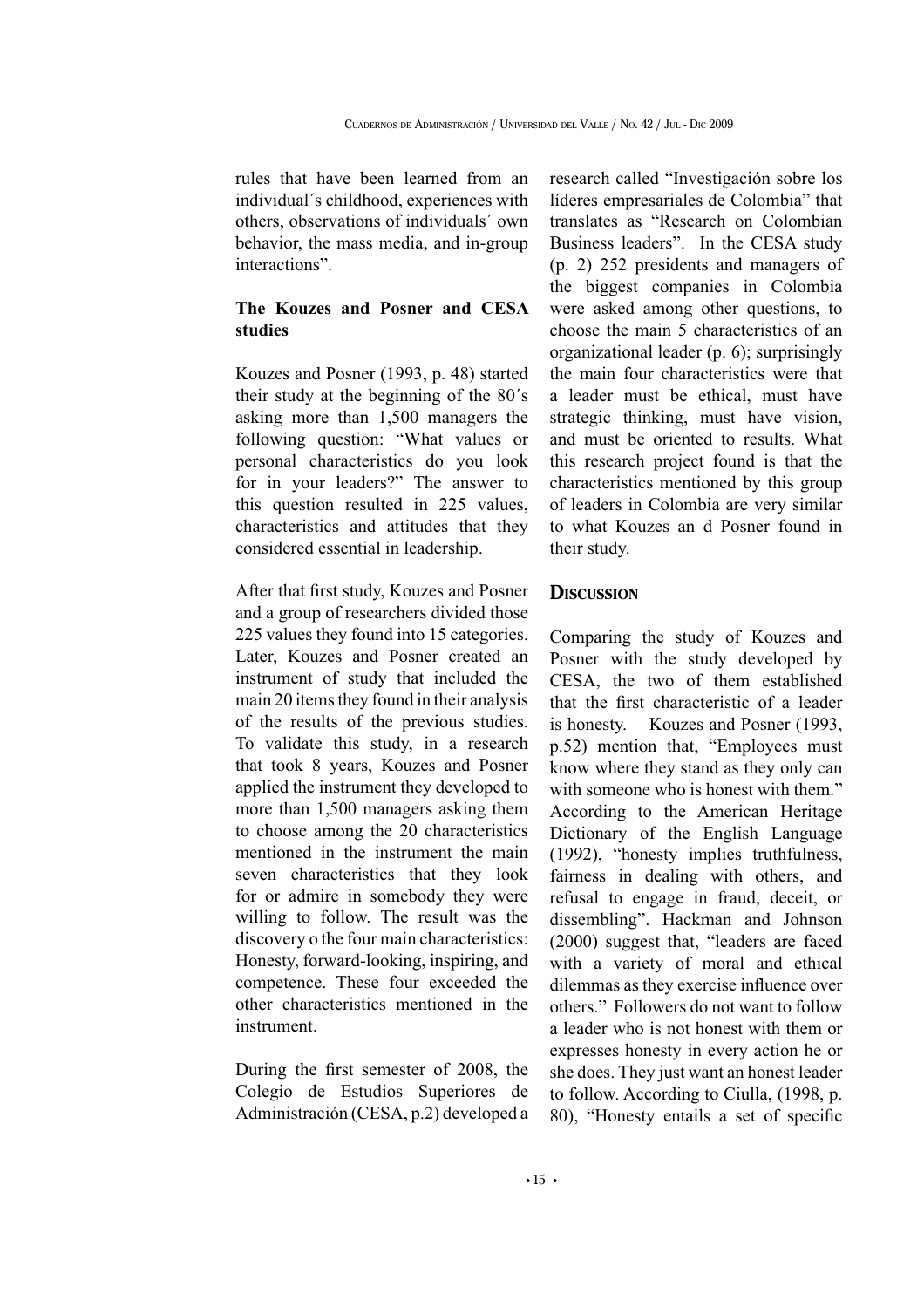practical and moral obligations and it is a necessary condition for empowerment". Hasmal (2004, p. 44) citing Weber and Hollander´s work mention that "the leadership categorization approach recognizes that leadership is something that followers confers on leaders rather than something leaders exhibit in the abstract". Basically, followers empower leaders and honesty is needed for a leader to be considered as a leader.

Even though the CESA study mentioned that the main characteristic of a leader is that he or she must be ethical, being ethical implies honesty. According to Gini (1998, p. 31), John Rawls mentions that the "study of ethics has to do with developing standards for judging the conduct of one party whose behavior affects another". Also, Gini (1998, p. 32) citing Norman Bowie, mentions that ethics "requires that an actor take into account the impact of his/her actions on others", Gini continues mentioning that ethics "requires that on occasion we 'ought to act'contrary to our own selfinterest and that on occasion a person 'ought to'act actively on behalf of the interests of others".These conceptsimply truthfulness and fairness in dealing with others, in other words, ethics implies honesty.

The other characteristic that appears in both studies even under different words is forward-looking, which is synonymous of the term visionary. A leader who exercises forward-looking is someone who is capable of carrying a vision, someone who can guide and have a sense of direction, a person who knows where to go. This is not just having a vision, but having a passion for the vision. According to Nanus (1998, p. 231), "as the main person setting direction, the leader points the way". Nanus also mentions that the leader "champions a particular image of what is possible, desirable, and intended for the future of the enterprise".

According to Nanus vision creates a meaning for everyone in the organization, a worthwhile challenge, it energizes, and it creates a common identity. All these are motivator factors for followers. Not in vain followers want leaders who have a vision, who are forward-looking to provide to them the benefits of it. In other words, followers want meaning, a challenge, energy, and identity.

In the study made by CESA, vision is the third main characteristic of a leader, while in the study of Kouzes and Posner forward-looking is the second main characteristic of what followers want in a leader.

The third characteristic in the study of Kouzes and Posner is inspiring. This means transmitting the vision in a way so that followers will feel motivated to continue and achieve it. Inspiring is more than motivating, it is showing by example that the leader is ready to do whatever it takes to achieve the vision. There are two ways to inspire, with words and with deeds. Leaders have to exercise both. Followers want to see leaders practicing what they preach.

Inspiring is not one of the main characteristics found by the CESA study. Nevertheless,therearetwocharacteristics that can be matched with inspiring. The first characteristic is passion which is in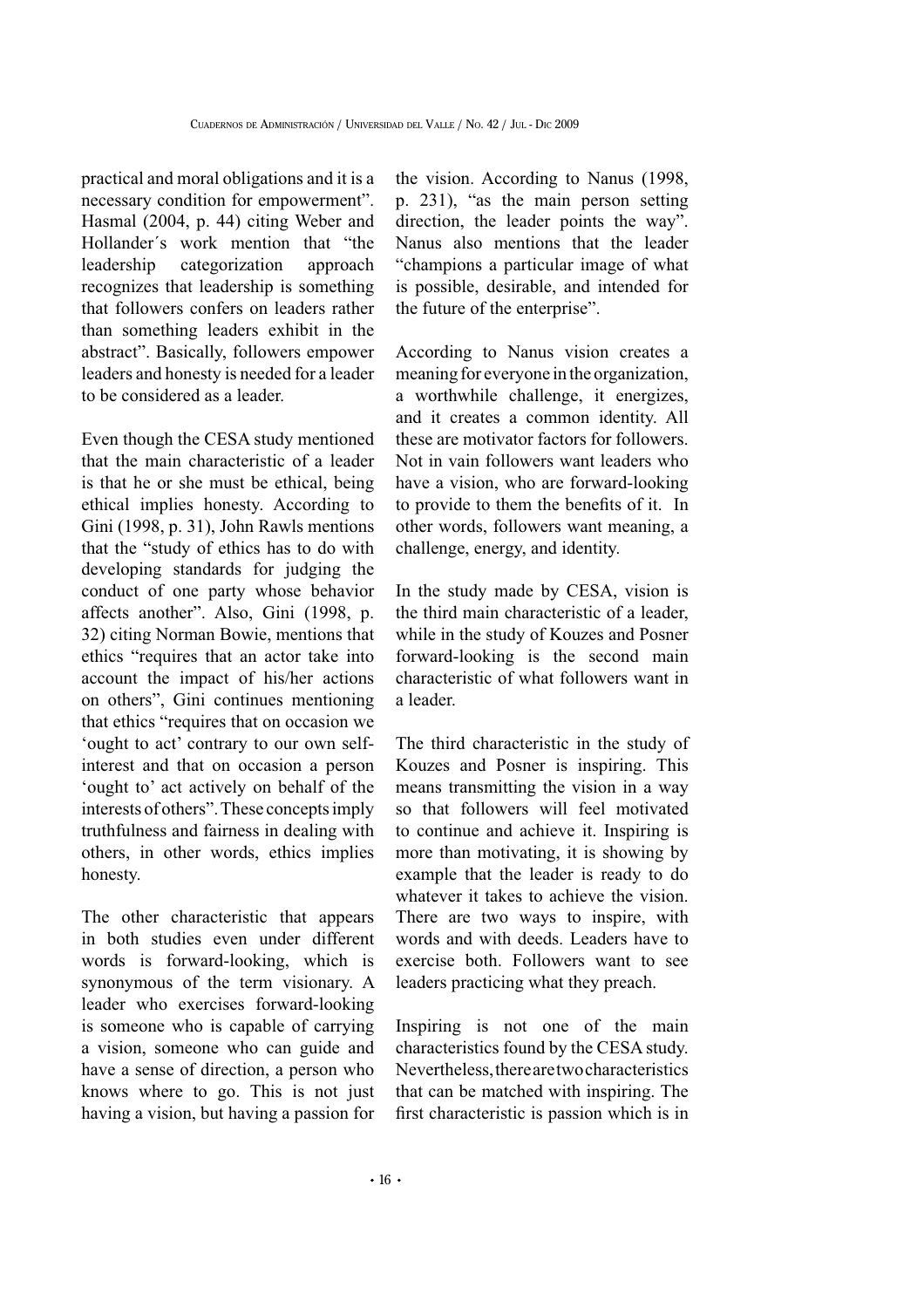sixth place and according to Caballero, Carrera, Sanchez, Muñoz, and Blanco (1993), emotion is a fountain of attitude. Passion is an emotion that can inspire others. The second characteristic is effective communication which is in eighth place. It can be said that these two characteristics in some way inspire followers, the passion of a leader is an inspiration, and knowing how to communicate the vision also inspire followers.

Finally, Kouzes and Posner (1993), argue about competence that "[t]he universal expectationisthatthepersonbe able toget things done for the business unit. In this sense, having a winning track record is the surest way to be considered competent." A leader can show competence when he knows about the issues he is taking care of. According to the American Heritage Dictionary of the English Language (1992) and the Webster´s II Dictionary (1994), a competent person is somebody capable and sufficient to get things done. As Kouzes and Posner postulate, to be competent is to "be able to get things done for the business unit", in other words, it is to be able to get results. Being a competent leader is to get the results the company is expecting to get from the leader.

The CESA study revealed that the fourth of the main characteristics of a leader is results'orientation. This characteristic can be matched with competence because someone competent achieves results.

According to the above discussion, it can be said that the results of the study made by CESA concord very much with the results of the study made by Kouzes and Posner. Even though there are some differences in the questions utilized in the two studies and in the terminology used to express the results, both studies conclude that ethics are very important not only from the followers'point of view, but from the leader´s point of view also.

The study of Kouzes and Posner (1993) is very complete, nonetheless other researchers'studies show that there are other important characteristics followers want from a leader. Even, Kouzes and Posner have written about other characteristics of a leader that are wanted by followers. Trust is one of them.

Unfortunately, trust is a word that is losing its meaning and it has to be explained every time it is presented. Kouzes and Posner (1993, p. 67) asked themselves how important is credibility in a leader. They say that we hear very often about leaders who have achieved success even though they lacked of credibility. Kouzes and Posner mention that credibility is very important in a leader. They say that although some people can succeed for a period of time being dishonest, credibility has positive effects over personal and organizational performance. Followers cannot trust a leader if the leader has not credibility.

Forfollowers,trustisoneofthevaluesthat motivate themto accomplish themission. In their article, *Conger*, *Kanungo*, and *Menon (2000) mention "*The willingness of followers to be influenced by the charismatic leader is in part based upon their trust in the leader." Also, they mention that, "followers trust is essential to goal accomplishment and, as such, to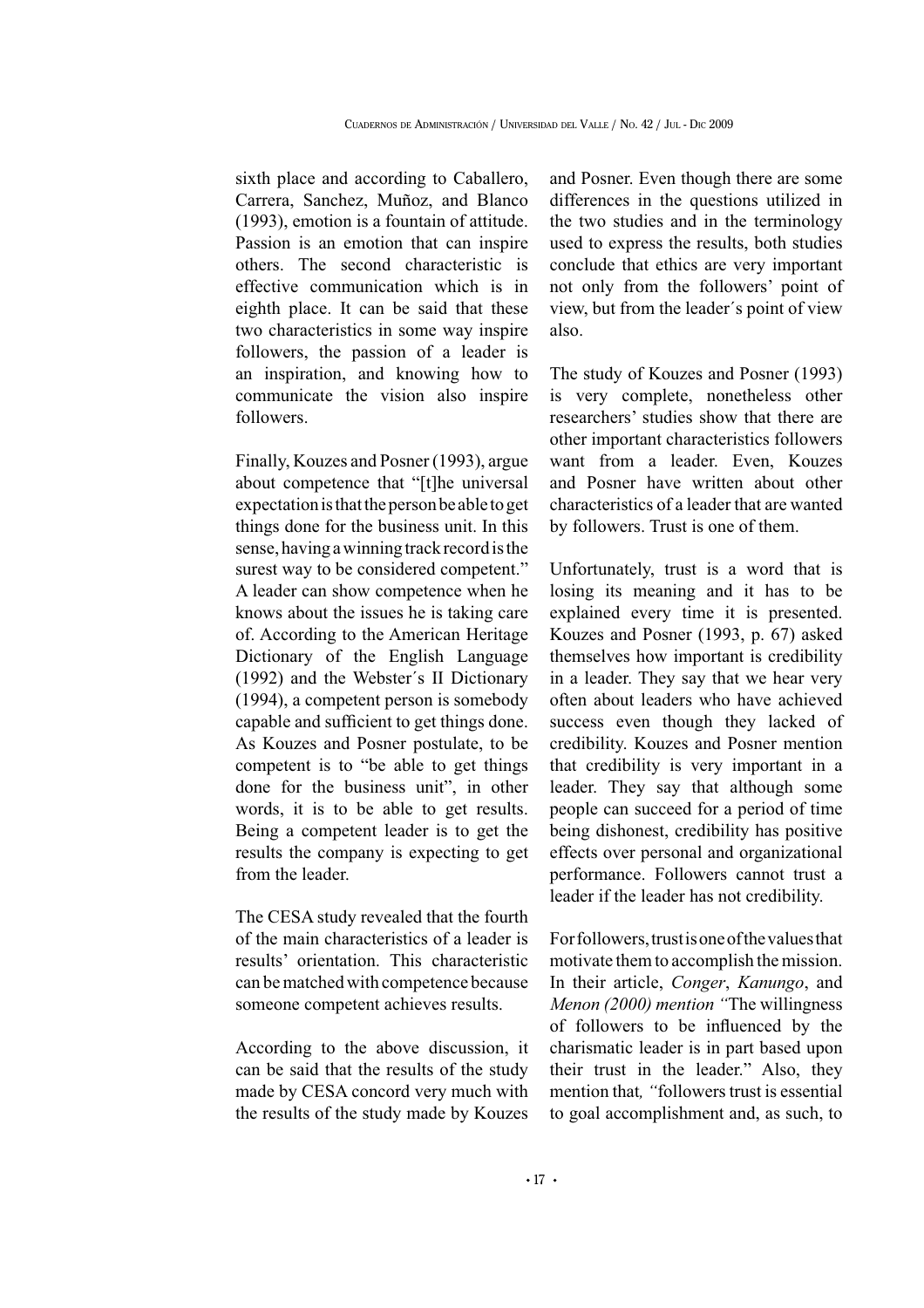the long-term viability of the mission." To be able to trust in their leaders is essential for followers. Winston (2002) says, "Loyalty and devotion to task and company growth come out of trust. The knowledge of protection comes from the employment relationship. Employees, who know that the leader has their interests at heart, are willing to commit themselves to corporate tasks. This is the same condition that [Christian] Scripture says must exist between husband and wife." Based on trust, followers will follow their leaders and help them to accomplish the mission. Trust always involves relationship. It is interesting how Winston compares the trust between leaders and followers to the trust implied in a marriage relationship.

The importance of relationship between leader and follower is emphasized by several leadership researchers. Weymes (2003) in his article, Relationships not leadership sustain successful organizations, mentions, "The work of Kouzes and Posner (2000) suggests … Credibility is the foundation of all leadership."When leaders are working to gain credibility, they must build the trust and confidence others look for in them. *Conger*, *Kanungo*, and *Menon (2000) say,* "Since the leader is seen as the primary source of the vision, he or she is attributed by followers as bringing meaning into their lives and as providing [followers] with goals that transcend their own limited existence … and which permit them to achieve higher order rewards. This heightened sense of meaningfulness and reward is greatly satisfying for followers."

A practical way in which leaders can generate trust in their followers is by

demonstrating sincere care for them. Weymes (2003) mentions that "The work" of Kouzes and Posner (2000) suggests ... Caring is the heart of leadership. When people work with leaders who care about them, and encourage their hearts, they feel better about themselves." *Conger*, *Kanungo*, and *Menon (2000)* echothesewordsnotingthat"specifically, leaders will be perceived as trustworthy when they advocate their position in a disinterested manner and demonstrate a concern for followers'needs rather than their own self-interest"

Followers want to know that the leader cares about them. Followers want to hear from leaders that they are interested in them as persons, not only as followers or employees. Leaders should take time to ask followers about their personal lives; their families, their health, etc.; by doing this they will show that they are trying to know them better. In return, according to the studies of Kouzes and Posner and other researchers, followers will improve their performance.

The last characteristic to be analyzed in this document as something that followers desire in their leaders is a sense of partnership. About feeling as a partner, Kelley (1998, p.201) mentions that, "leaders are partners who simply do different things than followers. But both add value and both contributions are necessary for success." Leaders and followers are needed in organizations, and Kelley asserts that they are equal in value but they perform different activities or roles. Kelley also mentions that partnership means sharing information, co-create the vision and mission, and share the risks and the rewards. Kelley also proposes that the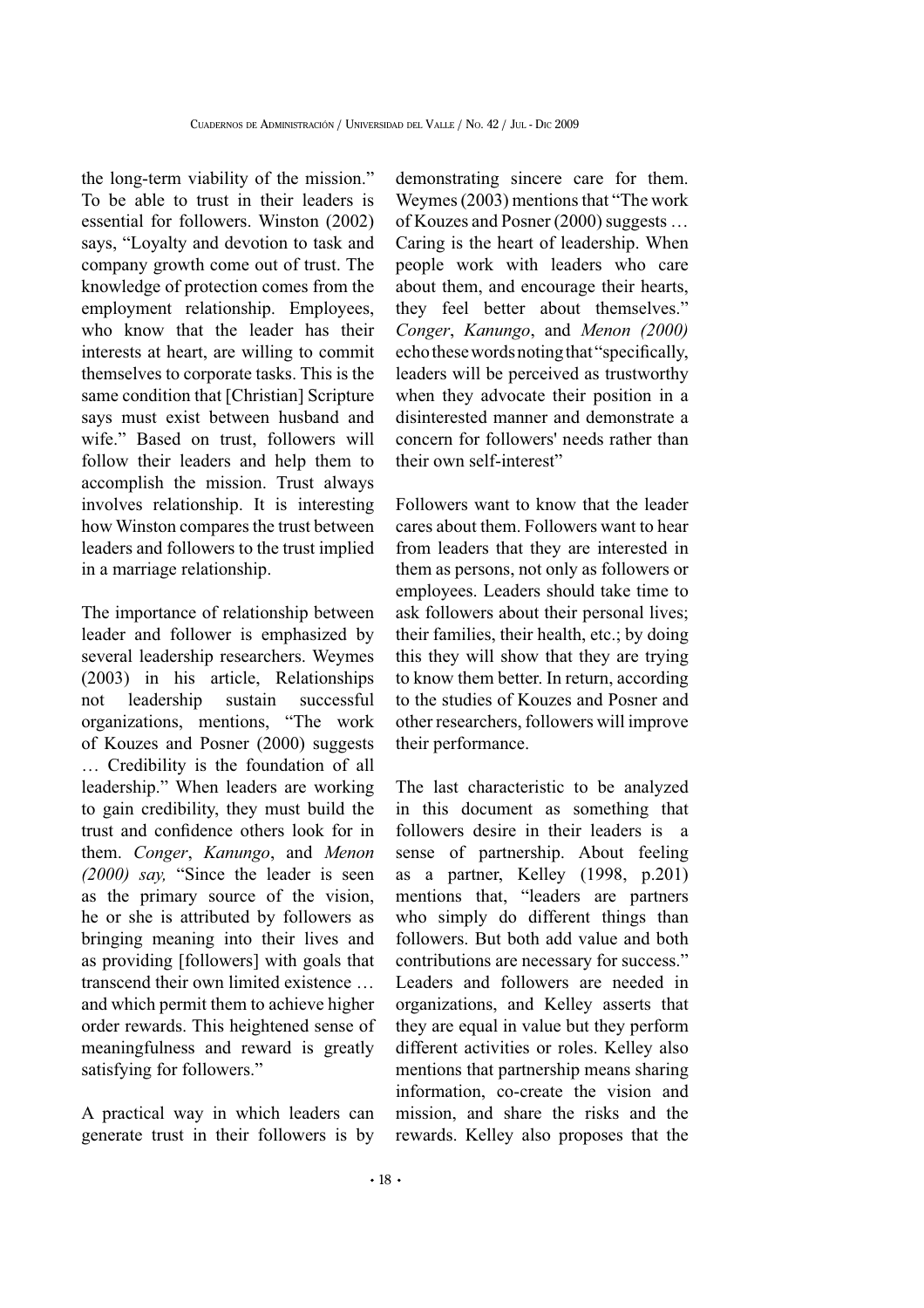leader must demonstrate the value he or she adds to followers´ productivity and create environments where exemplary followers can flourish.

Kouzes y Posner (2003, p.3) agree with Kelly in that the leader cannot create the vision by himself or herself, the leader needs to share a common vision with his or her followers. Leaders must look for the participation of the followers in the creation of the vision of the organization. This is a premise on participative leadership. Followers will not follow until they accept a vision as their own vision. Kouzes and Posner (2003, p. 3) add that leaders cannot ask for commitment, they can only inspire it.

All the characteristics mentioned up to this point are demonstrated in some leadership styles and are absent in others.

# **LeadershipModels and their inclusion of what followers want**

Leaders should demonstrate concern for followers'needs, but not all leadership styles allow the leader to exercise this. According to Yukl (2002, p. 253) one of the leadership styles that allow and encourageleaderstodemonstrateconcern is transformational leadership, he notes that "with transformational leadership, the followers feel trust, admiration, loyalty, and respect toward the leader, and they are motivated to do more than they originally expected to do".

Bass and Avolio (1998, p.136) concord with Yukl mentioning that "transformational leadership is seen when leaders: [1] stimulate interest among colleagues and followers to view

their work from new perspectives, [2] generate awareness of the mission or vision of the team and organization, [3] develop colleagues and followers to higher levels of ability and potential, and [4] motivate colleagues and followers to look beyond their own interests toward those that will benefit the group." Transformational leadership articulates most of the characteristics that the followers want to see in their leaders.

Another model of leadership that can express most of the characteristics followers want in a leader is the Charismatic leadership. According to Yukl (2002, pp. 242-246), charismatic leadership articulates an appealing vision, inspires, appeals to share values, and also appeals to self-efficacy which is competency among other characteristics. Charismatic leadership can be a model to give followers what they want in their leaders. However, Yukl also warns that Charismatic leaders could be either positive or negative. Positive charismatic leaders give their followers what they want for the followers' sake and negative charismatic leaders only have their own interest in mind (2002).

According to Yukl (2002, p. 242) "trust appears to be an important component of charisma, and followers have more trust in a leader who seems less motivated by self-interest than by concern for followers". Trust is one of the additional characteristics followers want in their leaders, and charismatic leaders have it.

### **CONCLUSIONS**

According to Lord´s leadership categorization theory, which was derived from cognitive theories of categorization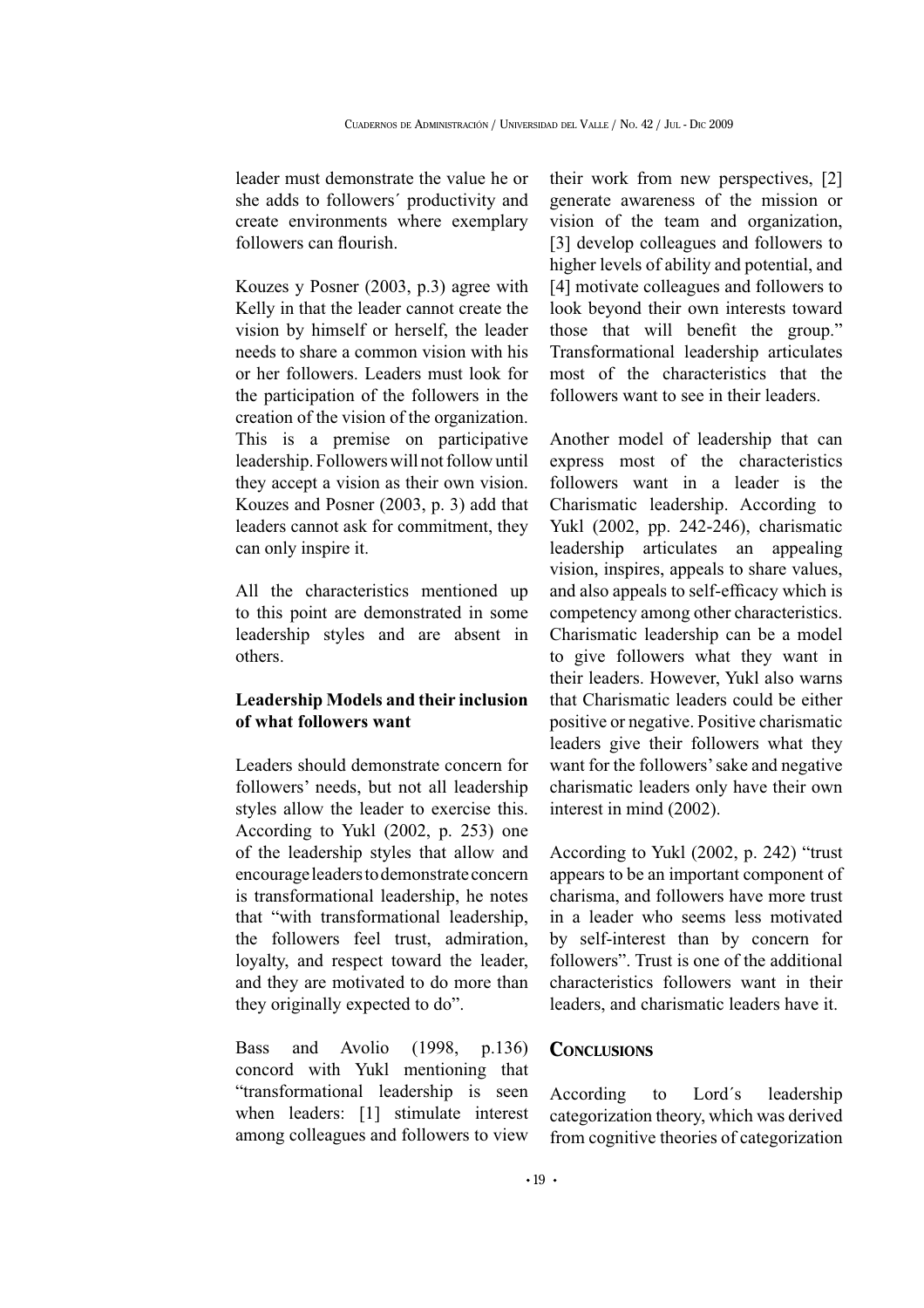(Rosch, 1978), effectiveness of a leader is determined in great part by the perceptions of what others have about him or her (Lord, Foti and De Vader, 1984; lord, Foti and Phillips, 1982; Lord and Maher, 1990, 1991). This means that the leaders´ success "depends on the ability of leaders to embody their followers´ expectations"(Haslam, 2004, p. 44).

The results of the studies of Kouzes and Posner and CESA illustrate the expectations or perceptions followers and leaders have about an effective or admired leader.According to Kouzes and Posner, the main four characteristics of an admired leader are honesty, forward looking, inspiring, and competence. On the other hand, the four main characteristics of a Colombian effective leader according to the CESA study are ethics, strategic thinking, vision, and orientation to results. Depending on how muchaleaderfulfillsthesecharacteristics, the leader will be considered an effective leader (Haslam, 2004).

According to the results of the CESA study, an effective Colombian leader must be ethical, must think strategically, must be visionary, and must be oriented to results. Compared to leaders from other countries, it can be said that an effective Colombian leader can be also effective in other countries by making some adjustments. In other countries, mostly developed countries (Kouzes and Posner, 1993, p. 53), included in the four main characteristics of an admired leader is inspiring. By adding this characteristic, Colombian leaders can be effective leaders in developed countries.

Other characteristics that followers want in their leaders are trust, caring, and partnership. Followers must trust in their leaders to be able to follow them. Leaders have to develop credibility among their followers, and then followers can trust them. Also, followers are looking for leaders who care about them, who can forget about their own interests and show some care about the followers.

According to Kelly (1998), partnership means sharing information, co-create the vision and mission, and share the risks and the rewards. Kelley also proposes that the leader must demonstrate the value he or she adds to followers´ productivity and create environments where exemplary followers can flourish.

Followers want environments where they can be productive, they want to participate in the creation of the organization´s vision and mission, and they also want to share the risks and rewards of making decisions in the organization. As mentioned before, the effectiveness of a leader depends on how much the leader can fulfill the expectations of the followers.

The impact of the results of the present study can affect the way an effective leader is perceived. According to the results of the CESA study and the Kouzes and Posner study, the main characteristics of an effective leader are exposed. This can have a positive impact on how multinational companies are training their leaders when sending them to work in Colombia and how leaders of other countries relate to Colombian leaders.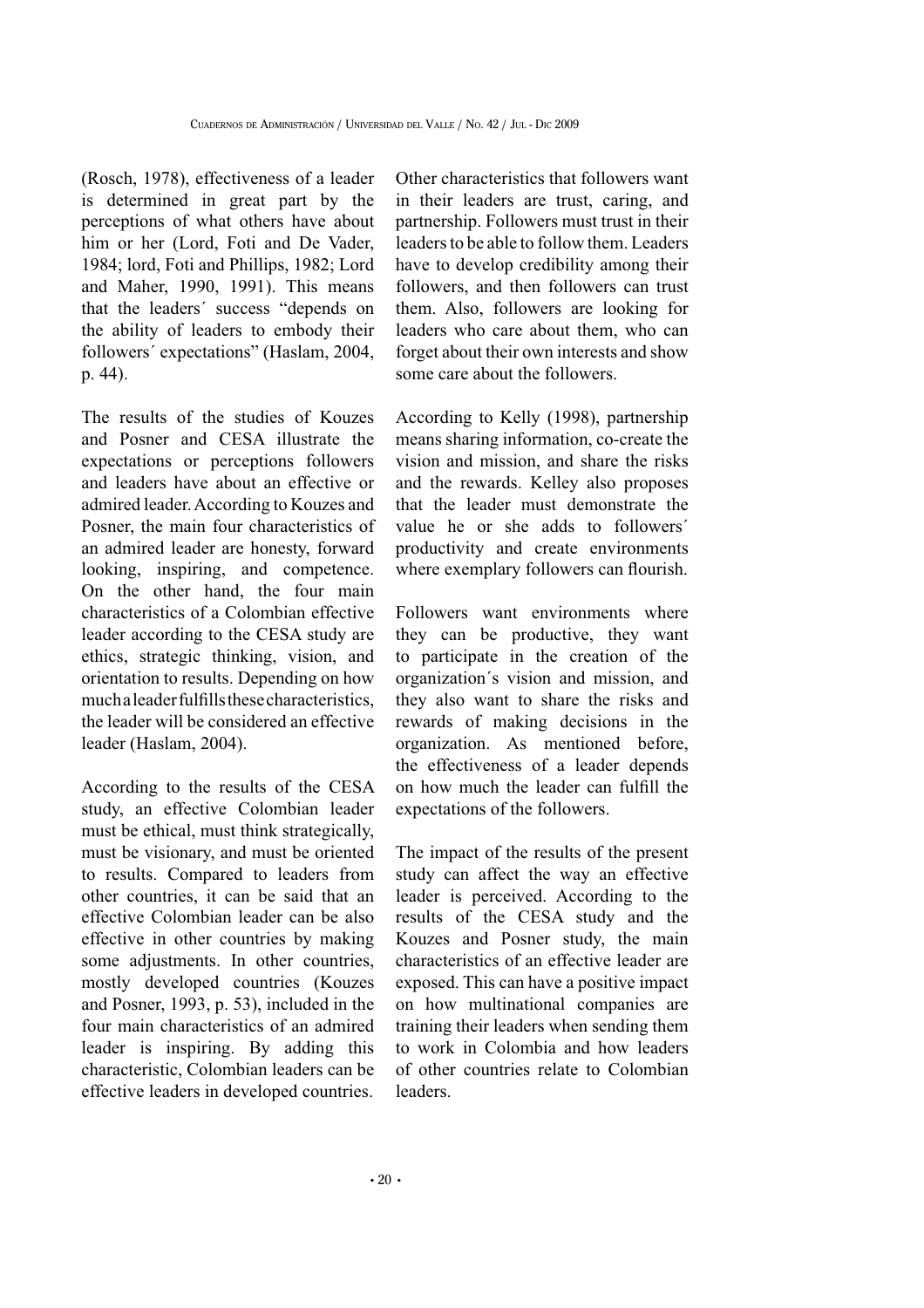Even though the present article shows results of great impact, further analysis is needed to deeply understand what

Colombian followers want from their leaders and to compare it to international studies.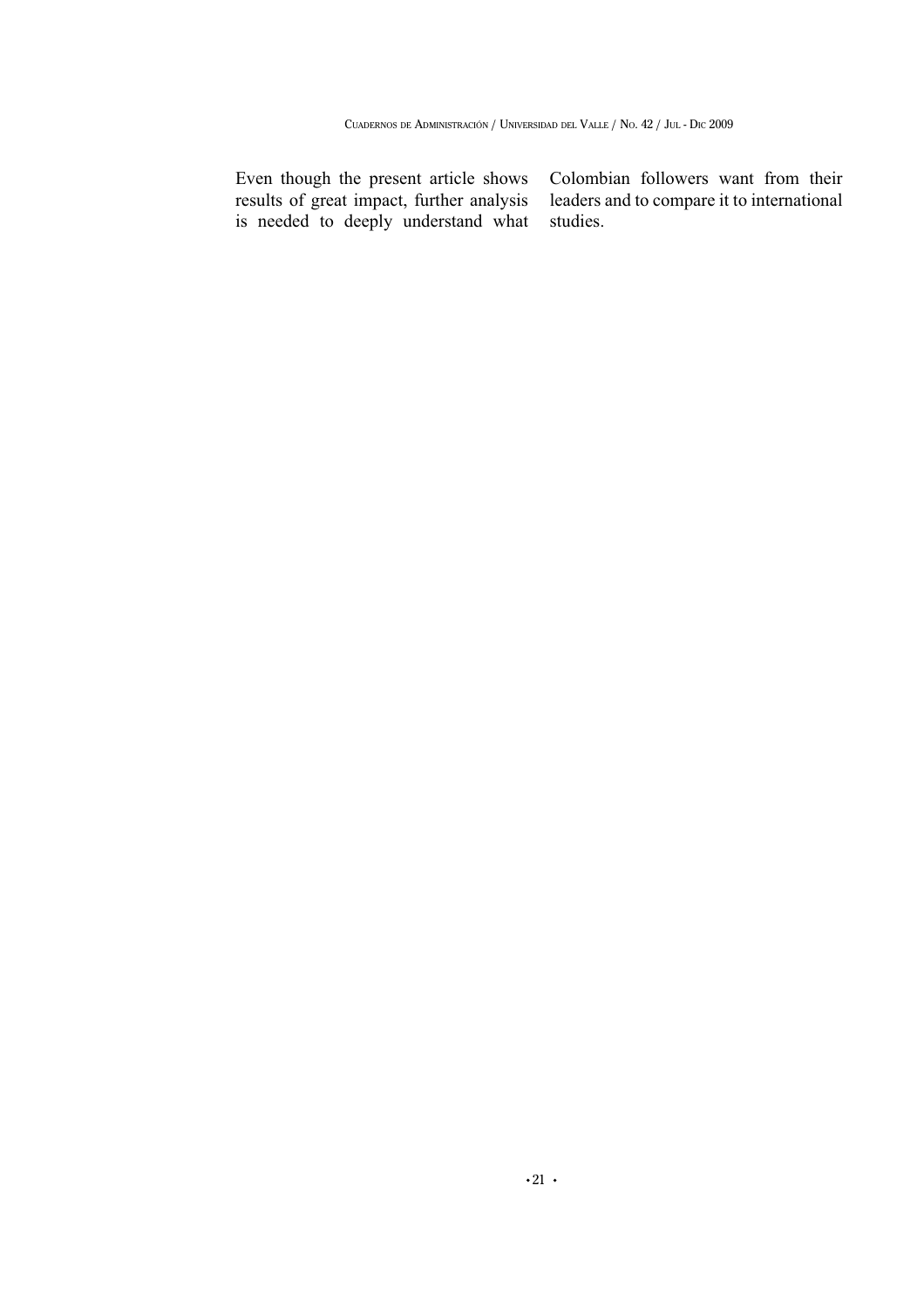### **REFERENCES**

- Bass, B. M. y Avolio, B. J. (1994). From improving organizational effectiveness Through Transformational Leadership. In G.R. Hickman (Ed) Leading Organizations: Perspectives for a new era. Thousand Oaks, CA, USA: SAGE Publications.
- Berger, J., Wagner D. G., y Zelditch M. (1985). Introduction, Expectation States Theory, Review and Assessment, En Berger and Zelditch, Jr. (Eds.) Status, Rewards and Influence. San Francisco, CA, USA: Jossey-Bass Inc.
- Bjugstad, K., Thach, E., Thompson, K. y Morris, A. (2006). A Fresh Look at Followership: A model for matching Followership and leadership styles. Journal of Behavioral and Applied Management, 7(3), 304.
- Caballero, A., Carrera, P., Sánchez, F., Muñoz, D., y Blanco, A. (2003). La experiencia emocional como predictor de los comportamientos de riesgo. Psicothema, 15 (3), 427- 432.
- Ciulla, J. (Ed.) (1998). Ethics, the Hearth of Leadership. Westport, CT, USA: Praeger Publishers.
- Rodríguez, M. (2008). Investigación sobre los líderes empresariales de Colombia. Colegio de Estudios Superiores de Administración. Bogotá, Colombia.
- Conger, J., Kanungo, R. y Menon, S. (2000) Charismatic Leadership and Follower Effects. Journal of Organizational Behavior. Chichester. Retrieve from the Internet August 16, 2006 from Proquest.
- Dixon, G. y Westbrook, J. (2003) Followers Revealed. Engineering Management Journal. Rolla. Retrieved from the Internet August 16, 2006 from Proquest
- Gini, A. (1998). Moral Leadership and Business Ethics. In J. Ciulla (Ed.) Ethics, the Hearth of Leadership. Westport, CT, USA: Praeger Publishers.
- Hackman, M. y Johnson, C. (2000) Leadership: A Communication Perspective. Prospect Height, IL, USA: Waveland Press Inc.
- Haslam, S. A. (2004). Psychology in Organizations: The social identity approach (2nd ed.). Thousand Oaks, CA, USA: SAGE Publications.
- Hickman, G. R. (Ed.) (1998). Leading Organizations: Perspectives for a new era. Thousand Oaks, CA, USA: SAGE Publications
- Keller, T. y Cacioppe, R. (2001) Leader-follower Attachments: Understanding Parental Images at Work. Leadership & Organization Development Journal. Bradford. Retrieved from the Internet August 16, 2006 from Proquest.
- Kelley R. E. (1992). Leadership Secrets from Exemplary Followers. In G. R. Hickman (Ed) Leading Organizations: Perspectives for a new era. Thousand Oaks, CA, USA: SAGE Publications.
- Kouzes, J. y Posner, B. (2003). Las cinco prácticas de liderazgo ejemplar. San Francisco, CA, USA: John Wiley & Sons, Inc.
- Kouzes, J. y Posner, B. (1993). Credibility. San Francisco, CA, USA: Jossey-Bass Inc.
- Kouzes, J. y Posner, B. (1995) The Leadership Challenge. San Francisco, CA, USA: Jossey-Bass Inc.
- Lord, R. G., Foti, R. y Phillips. J. S. (1982). A theory in leadership categorization in J. G. Hunt, V. Sekaran, & C. Schriesheim (eds) Leadership: beyond established views. Carbondale, IL. USA: South Illinois University Press.
- Lord, R. G., Foti, R. y De Vader, C. (1984) A test of leadership categorization theory: Internal structure, information processing and leadership perceptions. Organizational Behaviour and Human Performance, 34 343-378.

Lord, R. G. y Maher, K. J. (1991) Leadership and information processing: Linking perceptions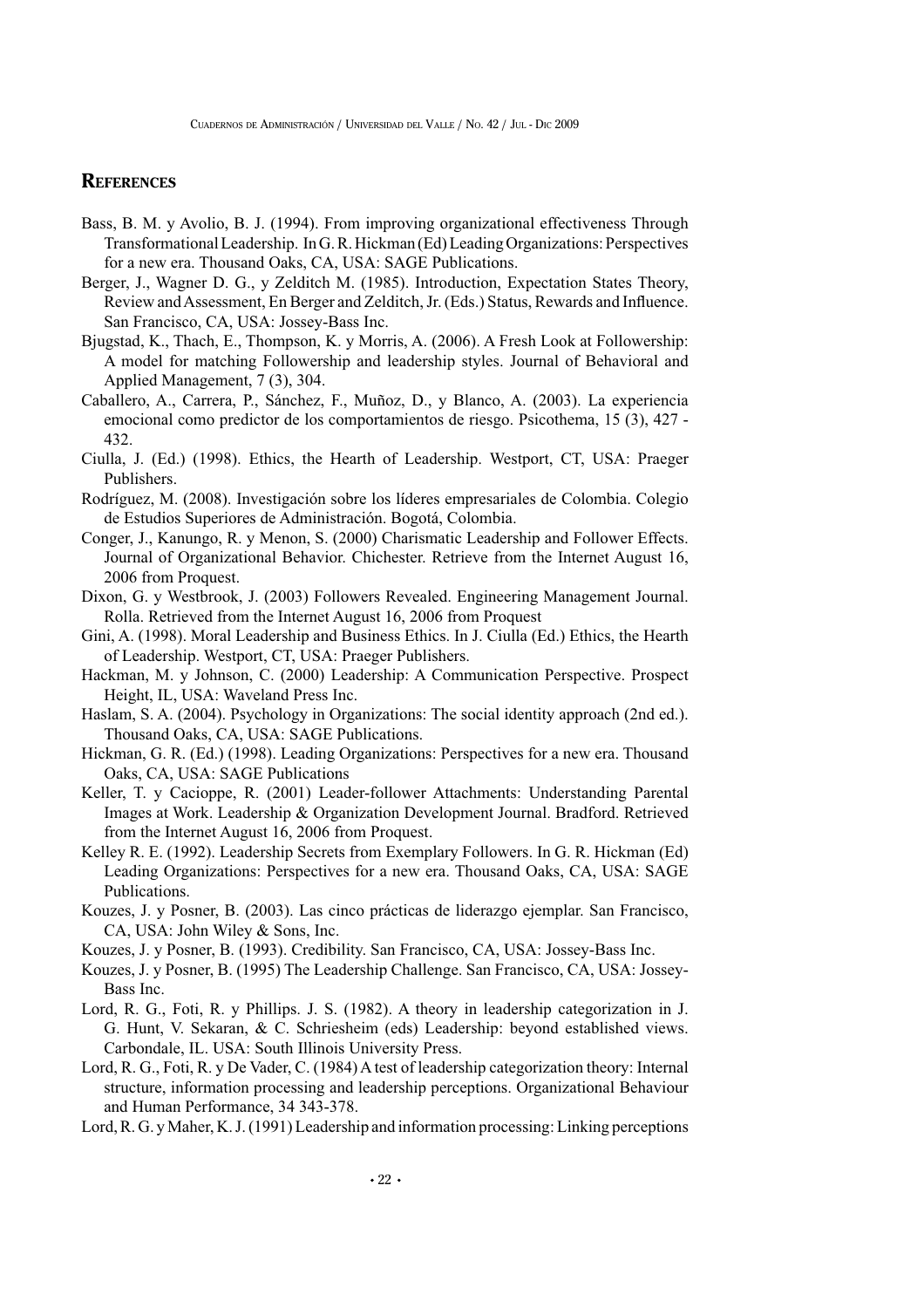and performance. London, United Kingdom: Unwin –Hyman.

- Lord, R. G., y Maher, K. J. (1990). Perceptions of leadership and their implications in organizations. In J. Carroll (Ed.) Applied Social Psychology and Organizational Settings. Hillsdale, NJ: Earlbaum.
- Matviuk, S. (2005). How do people expect leaders to behave? An empirical study in Colombia. Annual conference of CLADEA. Regent University, USA.
- Mushonga, S. M. y Torrance, C. G. (2008). Assessing the relationship between followership and the big five factor model of personality. Review of Business Research,  $8, (6)$
- Nanus, B. (1996) Why Does Vision Matter?In G. R. Hickman (Ed) Leading Organizations: Perspectives for a new era. Thousand Oaks, CA, USA: SAGE Publications.
- Phillips, A. y Bedeian, A. (1994) Leader-follower Exchange Quality: The Role of Personal and Interpersonal Attributes. Academy of Management Journal. Briarcliff Manor. Retrieved August 16, 2006 from the Internet from Proquest.
- Rosch, E. H. (1978). Principles of categorization. En: E. Rosch & B. Lloyd, eds., Cognition and Categorization. Hillsdale, NJ, USA: Erlbaum Associates.
- The American Heritage Dictionary of the English Language (3rd. ed.) (1992) Boston, MA, USA: Houghton Mifflin Company.
- Webster´s II New Riverside University Dictionary (1994) Boston, MA, USA: The Riverside Publishing Company.
- Weymes, E. (2003) Relationships Not Leadership Sustain Successful Organizations. Journal of Change Management. London. Retrieved August 16, 2006 from the Internet from Proquest.
- Winston, B. (2002). Be A Leader For God's Sake. Virginia Beach, VA, USA: School Of Leadership Studies, Regent University.
- Wofford, J., Whittington, J. y Goodwin, V. (2001) Follower Motive Patterns as Situational Moderators for Transformational Leadership Effectivenes. Journal of Managerial Issues. Pittsburg. Retrieved August 16, 2006 from the Internet from Proquest.
- Yukl, G. (2002). Leadership in organizations (5th Ed.) Upper Saddle River, NJ, USA: Prentice Hall.
- Zaleznik, A. (1965), The Dynamics of Subordinacy, Harvard Business Review, May-Jun 1965.